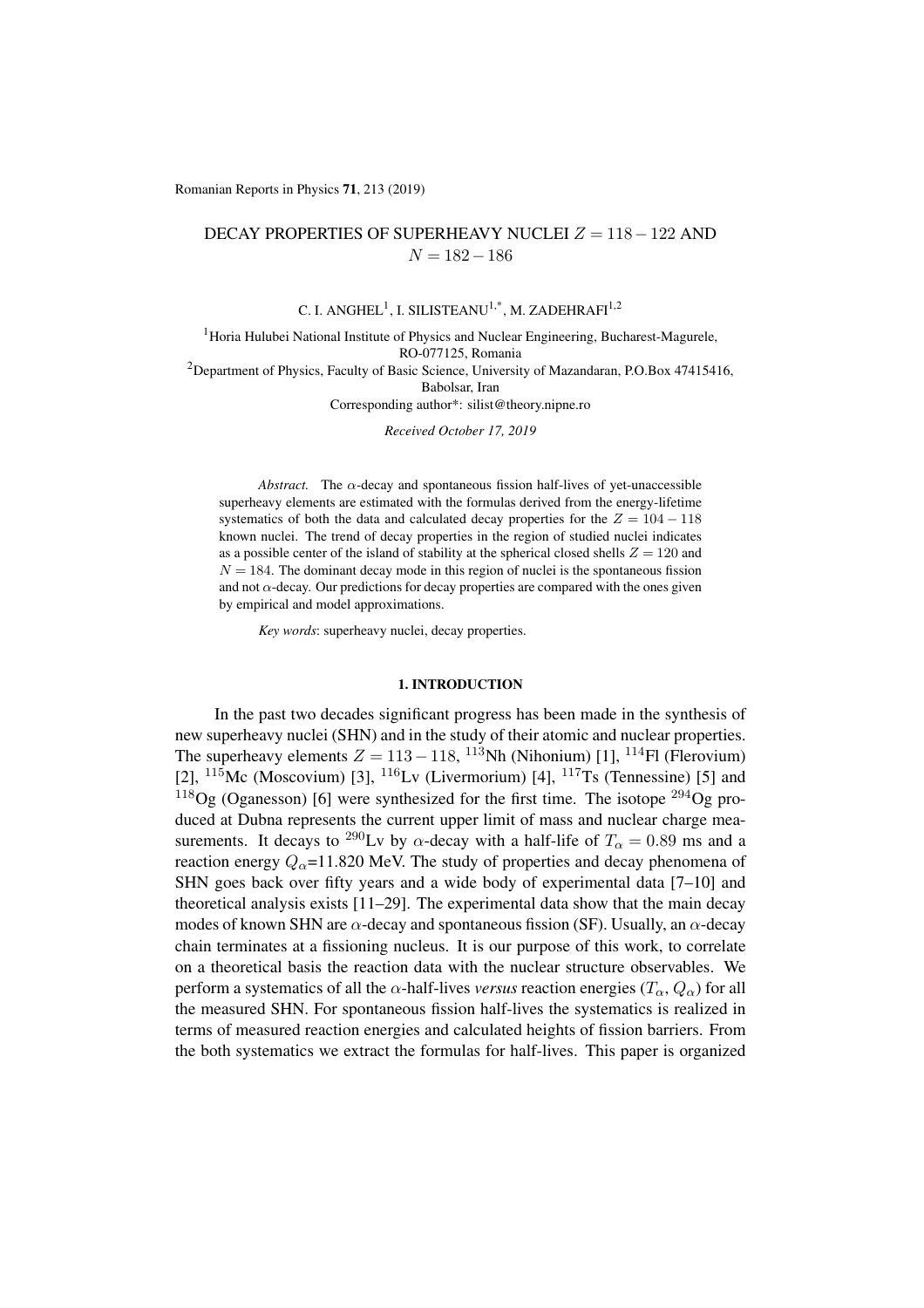as follows. In Sec. 2 the formalism is briefly reviewed. In Sec. 3 the results for the  $\alpha$ and SF half-lives, the systematics of the  $\alpha$ -decay properties for almost all the known SHN at the present date, and the fit formulas for practical estimations of a half-lives are presented. The concluding remarks are summarized in Sec. 4.

### 2. THEORETICAL FRAMEWORK

### 2.1.  $\alpha$ -DECAY

For calculating the  $\alpha$ - decay rates we used the shell model rate approach [16, 19, 27], which combines the Mang shell theory (MST) [30] for the nuclear structure with the Breit-Feshbach theory (BFT) [31, 32] for the resonance scattering. In this Section, we give a short review on the employed MST + BFT approach. The  $\alpha$ half-life of a decaying state *k* into a channel *n* is given by:

$$
T_n^k = \ln 2(\hbar/\Gamma_n^k),\tag{1}
$$

where, the  $\alpha$ -decay width is

$$
\Gamma_n^k = 2\pi \left| \frac{\int_{r_{\min}}^{r_{\max}} I_n^k(r) u_n^0(r) dr}{\int_{r_{\min}}^{r_{\max}} I_n^k(r) u_n^k(r) dr} \right|^2.
$$
 (2)

In Eq. (2),  $I_n^k(r)$  is the formation amplitude (FA) defined as the antisymmetrized projection of the parent wave function (WF)  $|\Psi_k\rangle$  on the channel WF  $|n\rangle = |$  $[\Phi_D(\eta_1)\Phi_p(\eta_2)Y_{lm}(\hat{r})]_n$ :

$$
I_n^k(r) = r \langle \Psi_k | \mathcal{A} \{ [\Phi_d(\eta_1) \Phi_\alpha(\eta_2) Y_{lm}(\hat{r})]_n \} \rangle, \tag{3}
$$

where  $|\Psi_k\rangle$  is constructed from single-particle (s.p.) wave functions [33–35] and  $\Phi_d(\eta_1)$ ,  $\Phi_\alpha(\eta_2)$  are the internal (space-spin) wave functions of the daughter nucleus and of the particle,  $Y_{lm}(\hat{r})$  is the wave function of the angular motion,  $\hat{A}$  is the interfragment antisymmetrizer, *r* connects the centers of mass of the fragments, and the symbol *<|>* means integration over the internal coordinates of the fragments and angular coordinates of relative motion. The functions  $u_n^{0,k}(r)$  are solutions of the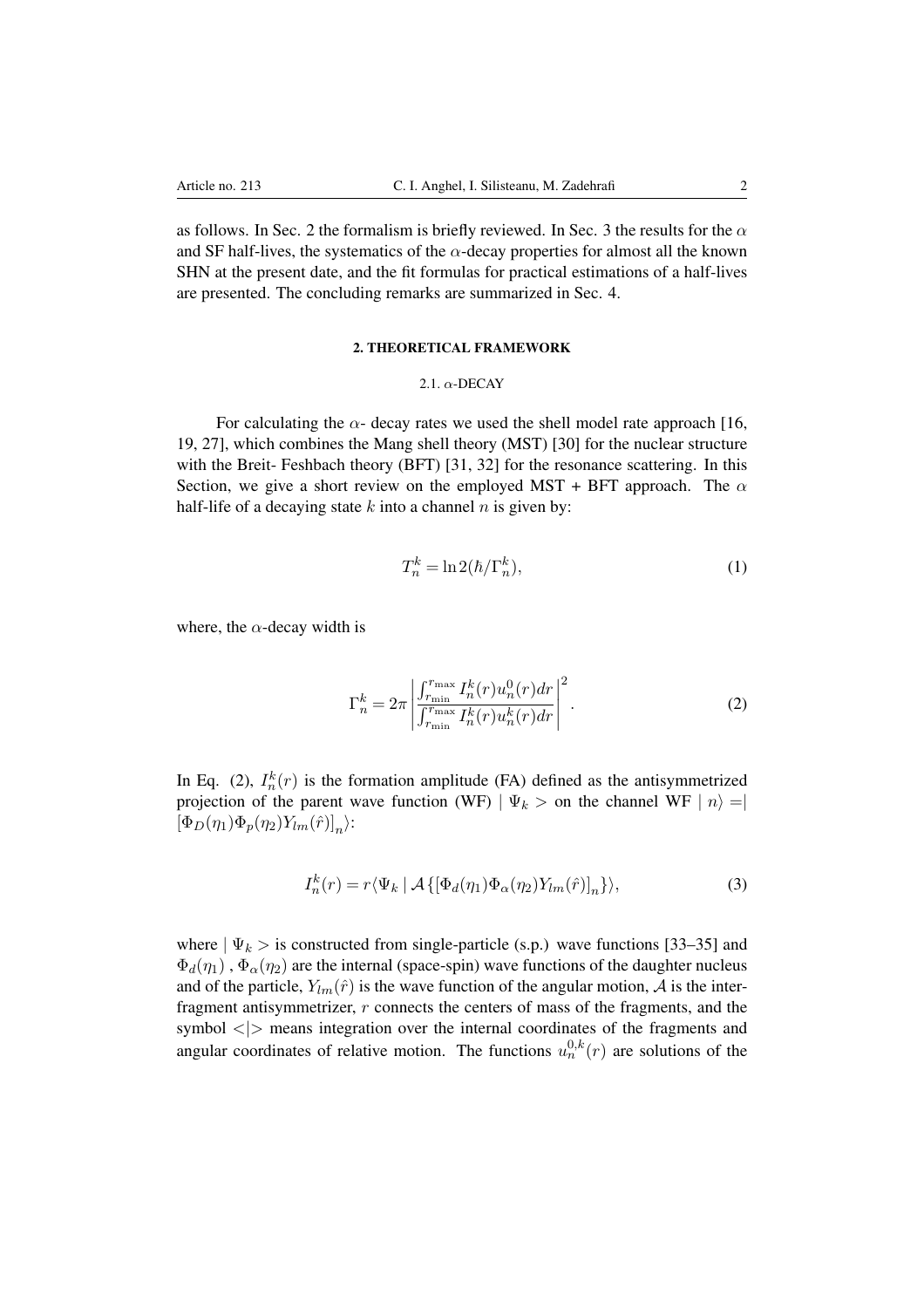system of differential equations:

$$
\left[\frac{\hbar^2}{2M} \left(\frac{d^2}{dr^2} - \frac{l(l+1)}{r^2}\right) - V_{nn}(r) + Q_n\right] u_n^0(r) + \sum_{m \neq n} V_{nm}(r) u_m^0(r) = 0,
$$
\n(4)

$$
\left[\frac{\hbar^2}{2M} \left(\frac{d^2}{dr^2} - \frac{l(l+1)}{r^2}\right) - V_{nn}(r) + Q_n\right] u_n^k(r) + \sum_{m \neq n} V_{nm}(r) u_m^k(r) = I_n^k(r).
$$
\n(5)

where  $M = (A_{\alpha}A_d)/(A_{\alpha}+A_D)$  is the reduced mass,  $Q_n$  is the reaction energy, and  $V_{nm}(r)$  are the matrix elements of interaction potential. The matrix elements  $V_{nm}(r)$ include the nuclear (Woods-Saxon) and Coulomb components [19] defined with the quadrupole ( $\beta_2$ ) and hexadecapole ( $\beta_4$ ) deformation parameters and charge radii of the fragments. The solutions of Eqs. (4,5) satisfy the boundary conditions for the scattering and bound states and describe the radial motion of the fragments at large and small separations.

In the case of a single decaying state k and the one channel *n* we search the solution of Eq. (4) by itterating the depth in origin of nuclear potential  $(V_{0n}^{res}(r))$ directly in equation of motion [16]. Following the Breit procedure [31] we obtained the solution  $u_{n=1}^0(r)$  as the "one-body" (o.b.) resonance solution  $u_{n=1}^{res}(r)$ . Replacing in Eq. (5)  $I_n^k(r)$  by  $u_{n=1}^{res}(r)$  one obtains exactly the Breit o.b. resonance  $\alpha$ - width [31] (Eq. 3.34 pag. 34). In the case of a single state *k* (shell model *k*=SM) and a set of decay channels  $n$  the asymptotic resonance solutions of the system of Eqs. (4) are obtained by using the method developed in [36]. In both cases the half-time is given by eigenvalues  $(Q_n, V_{0n}^{res}(r))$  - the resonance depth in origin of the nuclear potential) and eigenfunctions  $(u_n^0(r) = u_n^{res}(r)$  and  $I_n^k(r) = u_n^{res}(r)$ ). A similar procedure for searching the eigenstates of nuclear potential are used in [37–39].

### 2.2. SPONTANEOUS FISSION

The spontaneous fission (SF) half-life is expressed as [27]:

$$
\log_{10} T_{SF}(s) = 1146.44 - 75.3153X \n+ 1.63792X^2 - 0.0119827X^3 \n+ B_SF(7.23613 - 0.0947022X) + h_{e-o},
$$
\n(6)

where  $X = Z^2/A$ ,  $B_f$  is the hight of SF barrier and  $h_{e-o}$  are new even-odd corrections [26]:  $h_{e-o} = 0$  for (*Z* = *e*, *N* = *e*); 2.007 for (*Z* = *e*, *N* = *o*); 2.822 for  $(Z = 0, N = e)$ , and 3.357 for  $(Z = 0, N = 0)$ . The fission data of SHN are taken from [7–10, 40, 41].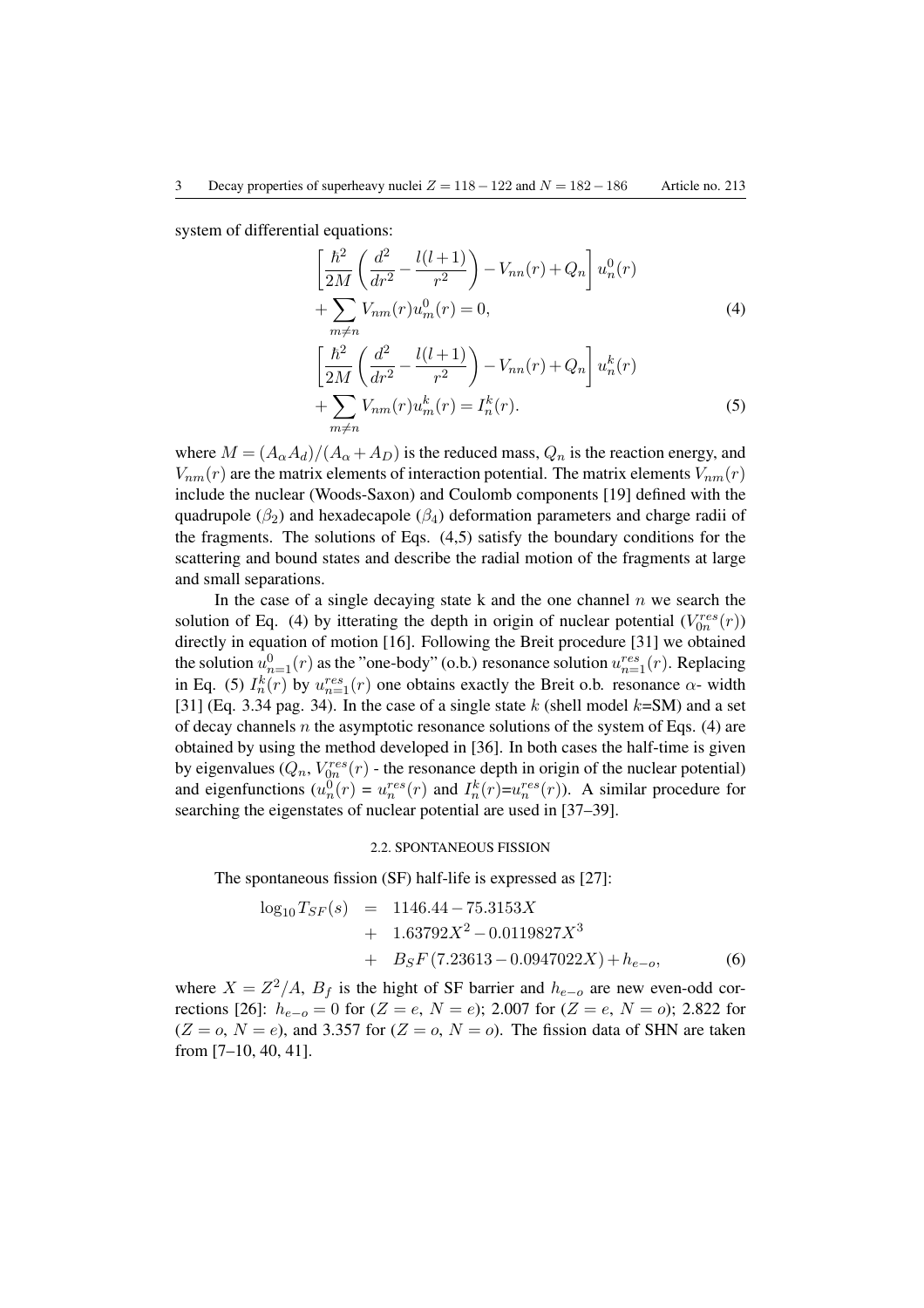The relevant systematics of  $\alpha$ -decay half-lives has been proposed in [26]:

$$
\log_{10} T_{\alpha}^{f}(\text{sec}) = AZ_{d}^{0.6} Q_{\alpha t}^{-1/2} - B, rms \tag{7}
$$

where  $Z_d$  is the atomic number of the daughter nucleus,  $Q_{\alpha t}$  is the total decay energy, and *A* and *B* are the fit parameters and *rms* is the root mean square error. The root mean square error is defined as:

$$
rms = [N^{-1/2}][\sum_{i=1}^{N} (log_{10}(T_{\alpha,i}^{f}/T_{\alpha,i})^{2}]^{-1/2}, \qquad (8)
$$

where *N* is the number of considered  $\alpha$ -emitter nuclei and  $T_{\alpha}^{f}$  are the fitted values of  $T_{\alpha}$ . The values of parameters extracted from experimental and calculated (shell and one-body models, SM and ob) AD-half-lives are given in Table 1.

*Table 1:* Values of the parameters A, B and the standard error rms determined from the fit of experimental and calculated  $\alpha$  half-lives [42]. The fits are performed for 80 nuclei with measured values of  $Q_{\alpha}$ .

| Fit of half-lives     | $Z-N$   | $\overline{A}$ | B      | rms   |
|-----------------------|---------|----------------|--------|-------|
|                       |         |                |        |       |
| Experimental          | e-e     | 9.746          | 52.236 | 0.493 |
| $(T_{\alpha}^{fexp})$ | $O - e$ | 9.209          | 48.550 | 0.600 |
|                       | $e$ -0  | 10.299         | 53.958 | 0.511 |
|                       | $O-O$   | 8.793          | 45.919 | 0.550 |
| Calculated            | $e-e$   | 8.824          | 46.846 | 0.252 |
| Shell Model           | $0 - e$ | 8.489          | 44.652 | 0.496 |
| $(T_{\alpha}^{fSM})$  | $e$ -0  | 7.742          | 40.432 | 0.265 |
|                       | $O-O$   | 8.276          | 42.865 | 0.428 |
| Calculated            | $e-e$   | 10.481         | 57.391 | 0.439 |
| One-Body              | o-e     | 9.933          | 54.620 | 0.429 |
| $(T_{\alpha}^{fob})$  | $e$ -0  | 11.700         | 63.634 | 0.487 |
|                       | $O-O$   | 9.676          | 53.229 | 0.406 |

### 4. RESULTS

The  $\alpha$ -decay energies  $Q_{\alpha}$  for nuclei  $Z = 118 - 122$  and  $N = 182 - 186$  are taken from Ref. [43]. To these theoretical predictions we add the screening corrections. In order to explore the main decay properties of these nuclei, theoretical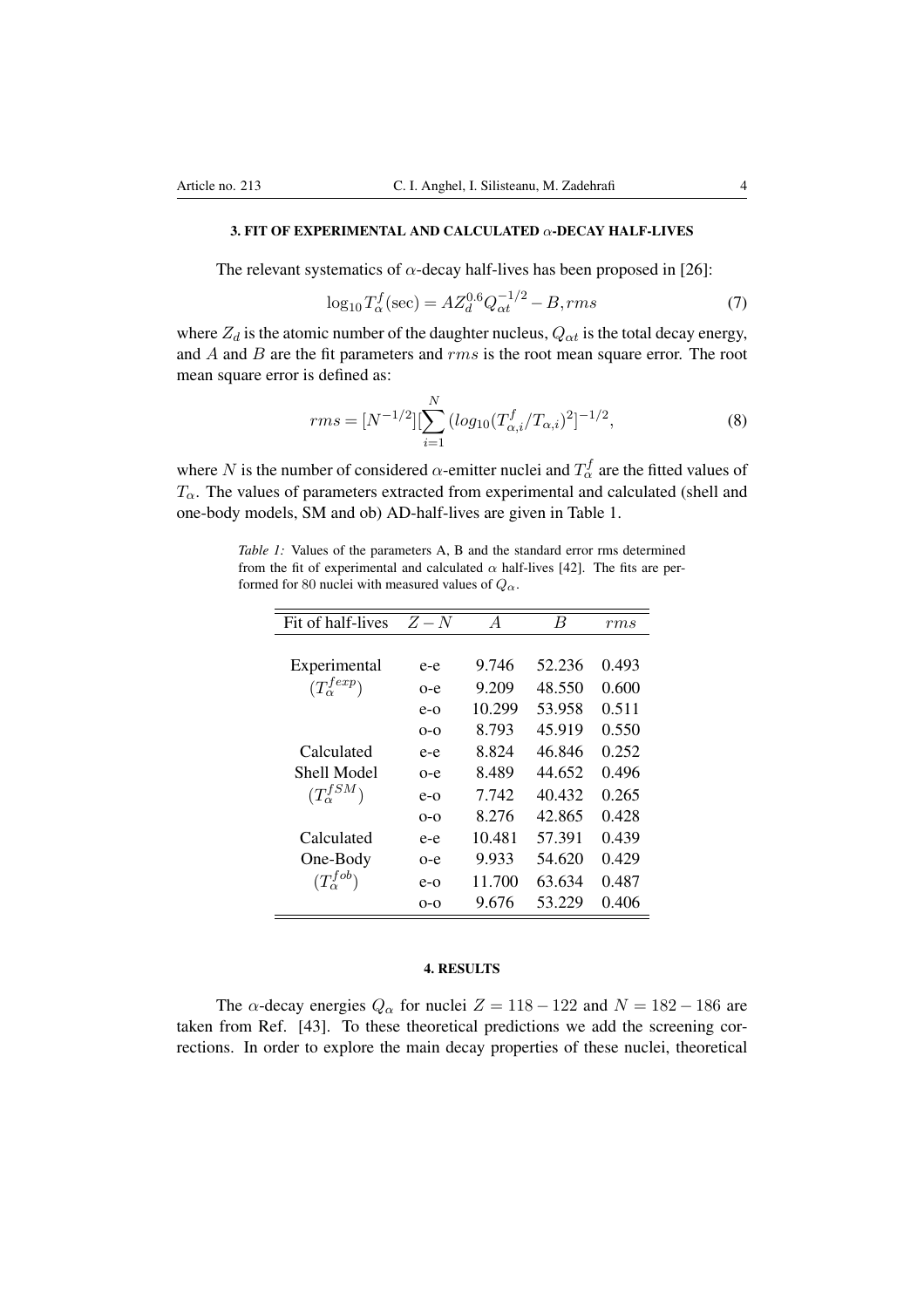estimates for charge radii of the parent and daughter nuclei are necessary. These estimates are obtained by using the prescriptions of Refs. [44–46]. The results for partial lifetimes and branching ratios are summarized in Tables 1 and 2. Here, we notice:

- the same or very close values for  $T_{\alpha}^{fSM}$  and  $T_{\alpha}^{fexp}$ .

- the values  $T_{\alpha}^{fSM}$  are greater than those of  $T_{\alpha}^{fob}$  by 2 3 orders of magnitude.
- lifetimes increase with increasing *N* and decreases with increasing *Z*.
- a strong  $\alpha$ -SF competition is manifested in even-even nuclei.
- the unpaired nucleon considerably increases the SF half-lives.
- the odd-even effects are seen in lifetimes neighbouring isotopes.

- the neutron defficient isotopes of the elements  $Z = 118 - 119$  appear as prominent  $\alpha$ -emitters and if they will be produced they may be identified by observing the  $\alpha$ -particles.

- for the isotopes of elements  $Z = 120 - 122$  the dominant decay mode is fission not  $\alpha$ -decay.

It is also interesting to note that the predicted  $\alpha$ -half lives for parent nuclei <sup>308</sup>122<sub>186</sub>, <sup>212</sup>*Po*<sub>128</sub>, <sup>104</sup>*Te*<sub>52</sub> that correspond to doubly magic daughter nuclei (<sup>304</sup>120<sub>184</sub>, <sup>208</sup>*P*<sub>0126</sub>, <sup>100</sup>*Sn*<sub>50</sub>) are approximately of the same order of magnitude  $T_\alpha = 10^{-6}$  s [42]. Thus, we can see that the nuclei with an  $\alpha$  particle outside the double closed shells are prominent  $\alpha$ -emitters and show identical half-lives. The observation in experiments of such shorter lived nuclei is a difficult problem in searching for new elements. Decay properties of SHN with  $Z > 118$  have been investigated in Refs. [47–54].

### 5. COMPARISON BETWEEN VARIOUS MODELS FOR  $\alpha$ -DECAY HALF-LIVES

*Table 2:* Calculated decay properties for some isotopes of the SHN with  $Z =$ 118 – 122 and  $N = 182 - 186$ .  $Q_{\alpha}$  values are obtained with the prescriptions of [43] and the fission barriers are taken as in Ref.[42]. The branching ratio,  $b_{\alpha} = T_{\alpha}^{fSM}/T_{SF}$ , is calculated from the fit of shell model  $\alpha$  and fission half-lives.

| <b>Nucleus</b> | $Q_{\alpha}$ (MeV) | $T_{\alpha}^{fSM}$ (s) | $\overline{T_{\alpha}^{fob}(s)}$ | $T_{\alpha}^{fexp}$ (s) | $b_{\alpha}$ | $b_{SF}$ |
|----------------|--------------------|------------------------|----------------------------------|-------------------------|--------------|----------|
|                |                    |                        |                                  |                         |              |          |
| $300$ Og       | 12.049             | $0.736 \times 10^{-1}$ | $0.365 \times 10^{-4}$           | $0.263 \times 10^{-1}$  | 0.01         | 0.99     |
| $^{301}$ Og    | 12.159             | $0.912 \times 10^{-2}$ | $0.174 \times 10^{-4}$           | $0.474 \times 10^{-2}$  | 0.73         | 0.27     |
| $302$ Og       | 12.251             | $0.332 \times 10^{-1}$ | $0.144 \times 10^{-4}$           | $0.113 \times 10^{-1}$  | 0.00         | 1.00     |
| $303$ Og       | 12.751             | $0.910 \times 10^{-3}$ | $0.117 \times 10^{-5}$           | $0.389 \times 10^{-3}$  | 0.00         | 1.00     |
| $304$ Og       | 13.302             | $0.712 \times 10^{-3}$ | $0.161 \times 10^{-6}$           | $0.191 \times 10^{-3}$  | 0.00         | 1.00     |
|                |                    |                        |                                  |                         |              |          |
| $301_{119}$    | 12.472             | $0.129 \times 10^{-2}$ | $0.661 \times 10^{-5}$           | $0.206 \times 10^{-3}$  | 0.21         | 0.79     |
| $302_{119}$    | 12.462             | $0.141 \times 10^{-1}$ | $0.471 \times 10^{-5}$           | $0.233 \times 10^{-2}$  | 0.04         | 0.96     |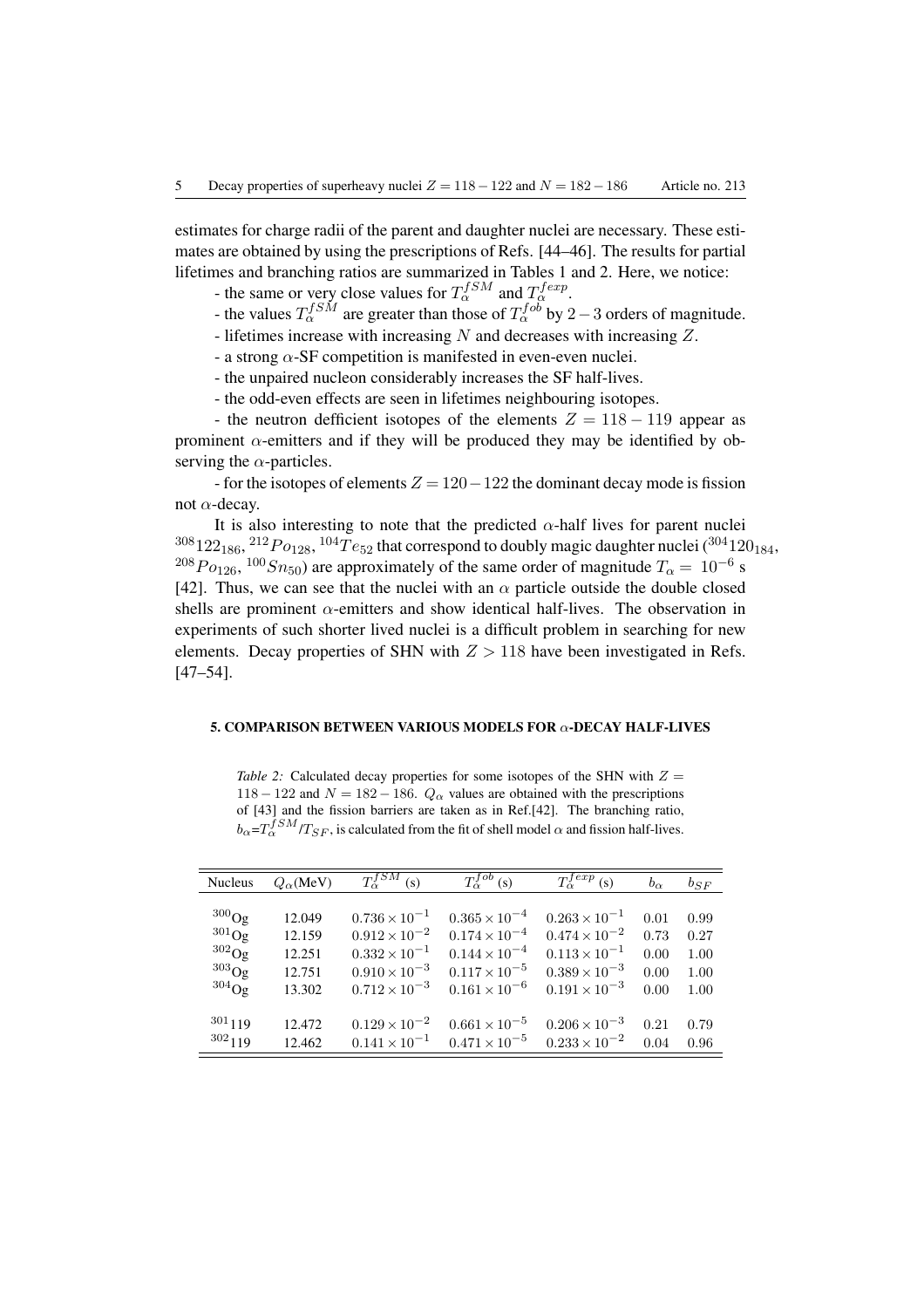| <b>Nucleus</b> | $Q_{\alpha}$ (MeV) | $T_{\alpha}^{fSM}$ (s)            | $T_{\alpha}^{fob}$ (s) | $T_{\alpha}^{fexp}$ (s) | $b_{\alpha}$ | $b_{SF}$ |
|----------------|--------------------|-----------------------------------|------------------------|-------------------------|--------------|----------|
| $303_{119}$    | 12.454             | $0.\overline{139 \times 10^{-2}}$ | $0.721 \times 10^{-5}$ | $0.223 \times 10^{-3}$  | 0.00         | 1.00     |
| 304119         | 12.762             | $0.494 \times 10^{-2}$            | $0.963\times10^{-6}$   | $0.576 \times 10^{-3}$  | 0.00         | 1.00     |
| $305_{119}$    | 13.452             | $0.302 \times 10^{-4}$            | $0.763 \times 10^{-7}$ | $0.325 \times 10^{-5}$  | 0.00         | 1.00     |
|                |                    |                                   |                        |                         |              |          |
| $302_{120}$    | 12.853             | $0.894 \times 10^{-2}$            | $0.310 \times 10^{-5}$ | $0.280 \times 10^{-2}$  | 0.00         | 1.00     |
| $303_{120}$    | 12.753             | $0.239 \times 10^{-2}$            | $0.363 \times 10^{-5}$ | $0.111 \times 10^{-2}$  | 0.00         | 1.00     |
| $304_{120}$    | 12.653             | $0.187 \times 10^{-1}$            | $0.737 \times 10^{-5}$ | $0.614 \times 10^{-2}$  | 0.00         | 1.00     |
| $305_{120}$    | 13.353             | $0.265 \times 10^{-3}$            | $0.277 \times 10^{-6}$ | $0.102 \times 10^{-3}$  | 0.00         | 1.00     |
| $306_{120}$    | 13.653             | $0.546 \times 10^{-3}$            | $0.118 \times 10^{-6}$ | $0.144 \times 10^{-3}$  | 0.00         | 1.00     |
|                |                    |                                   |                        |                         |              |          |
| $303_{121}$    | 13.453             | $0.799 \times 10^{-4}$            | $0.243 \times 10^{-6}$ | $0.954 \times 10^{-5}$  | 0.00         | 1.00     |
| 304121         | 13.353             | $0.164 \times 10^{-2}$            | $0.182 \times 10^{-6}$ | $0.133 \times 10^{-3}$  | 0.00         | 1.00     |
| $305_{121}$    | 13.253             | $0.168 \times 10^{-3}$            | $0.585 \times 10^{-6}$ | $0.216 \times 10^{-4}$  | 0.00         | 1.00     |
| $306_{121}$    | 13.753             | $0.272 \times 10^{-4}$            | $0.674 \times 10^{-7}$ | $0.289 \times 10^{-5}$  | 0.00         | 1.00     |
| $307_{121}$    | 14.403             | $0.656 \times 10^{-4}$            | $0.140 \times 10^{-8}$ | $0.183 \times 10^{-5}$  | 0.00         | 1.00     |
|                |                    |                                   |                        |                         |              |          |
| $304_{122}$    | 13.654             | $0.135 \times 10^{-2}$            | $0.340 \times 10^{-6}$ | $0.376 \times 10^{-3}$  | 0.00         | 1.00     |
| $305_{122}$    | 13.704             | $0.198 \times 10^{-3}$            | $0.197 \times 10^{-6}$ | $0.746 \times 10^{-4}$  | 0.00         | 1.00     |
| $306_{122}$    | 13.804             | $0.817 \times 10^{-3}$            | $0.189 \times 10^{-6}$ | $0.220 \times 10^{-3}$  | 0.00         | 1.00     |
| $307_{122}$    | 14.704             | $0.760 \times 10^{-5}$            | $0.434 \times 10^{-8}$ | $0.217 \times 10^{-5}$  | 0.00         | 1.00     |
| $308_{122}$    | 15.154             | $0.126 \times 10^{-4}$            | $0.144 \times 10^{-8}$ | $0.261 \times 10^{-5}$  | 0.00         | 1.00     |

*Table 3:* The present calculated  $\alpha$ -half lives  $T_{\alpha}^{fob}$ ,  $T_{\alpha}^{fSM}$ ,  $T_{\alpha}^{fexp}$ , and those estimated in [55]  $T_\alpha$  for some even-even isotopes of the SHN with  $Z = 118$ , 120, 122. The  $Q_{\alpha}$  values are taken from [55].

| <b>Nucleus</b> | $Q_{\alpha}$ (MeV) | $T_{\alpha}^{fob}$ (s) | $T_{\alpha}$ (s)       | $T_{\alpha}^{fSM}$ (s) | $\overline{T_{\alpha}^{fexp}\left(s\right)}$ |
|----------------|--------------------|------------------------|------------------------|------------------------|----------------------------------------------|
| $^{300}$ Og    |                    | $0.444 \times 10^{-4}$ | $0.598 \times 10^{-5}$ | $0.870 \times 10^{-1}$ | $0.314 \times 10^{-1}$                       |
| $^{302}$ Og    | 11.956             | $0.239 \times 10^{-4}$ | $0.365 \times 10^{-5}$ | $0.332 \times 10^{-1}$ | $0.113 \times 10^{-1}$                       |
|                | 12.041             |                        |                        |                        |                                              |
| $304$ Og       | 13.122             | $0.272 \times 10^{-6}$ | $0.212 \times 10^{-7}$ | $0.111 \times 10^{-2}$ | $0.306 \times 10^{-3}$                       |
|                |                    |                        |                        |                        |                                              |
| $302_{120}$    | 12.890             | $0.212 \times 10^{-5}$ | $0.253 \times 10^{-6}$ | $0.664 \times 10^{-2}$ | $0.198 \times 10^{-2}$                       |
| $304_{120}$    | 12.763             | $0.364 \times 10^{-5}$ | $0.427 \times 10^{-6}$ | $0.102 \times 10^{-1}$ | $0.323 \times 10^{-2}$                       |
| $306_{120}$    | 13.787             | $0.574 \times 10^{-7}$ | $0.436 \times 10^{-8}$ | $0.294 \times 10^{-3}$ | $0.745 \times 10^{-4}$                       |
|                |                    |                        |                        |                        |                                              |
| $304_{122}$    | 13.738             | $0.198 \times 10^{-6}$ | $0.214 \times 10^{-7}$ | $0.850 \times 10^{-3}$ | $0.230 \times 10^{-3}$                       |
| $306_{122}$    | 13.803             | $0.154 \times 10^{-6}$ | $0.152 \times 10^{-7}$ | $0.686 \times 10^{-3}$ | $0.183 \times 10^{-3}$                       |
| $308_{122}$    | 14.940             | $0.248 \times 10^{-8}$ | $0.153 \times 10^{-9}$ | $0.200 \times 10^{-4}$ | $0.428 \times 10^{-5}$                       |

Recently, Zhang and Wang [55] calculated the half-lives of  $\alpha$  decay for some SHN with the UD [56], UNIV [57], Horoi [58], and UDL [59, 60] formulas. However,  $\alpha$ -decay half-lives by four mentioned formulas are almost in the same order with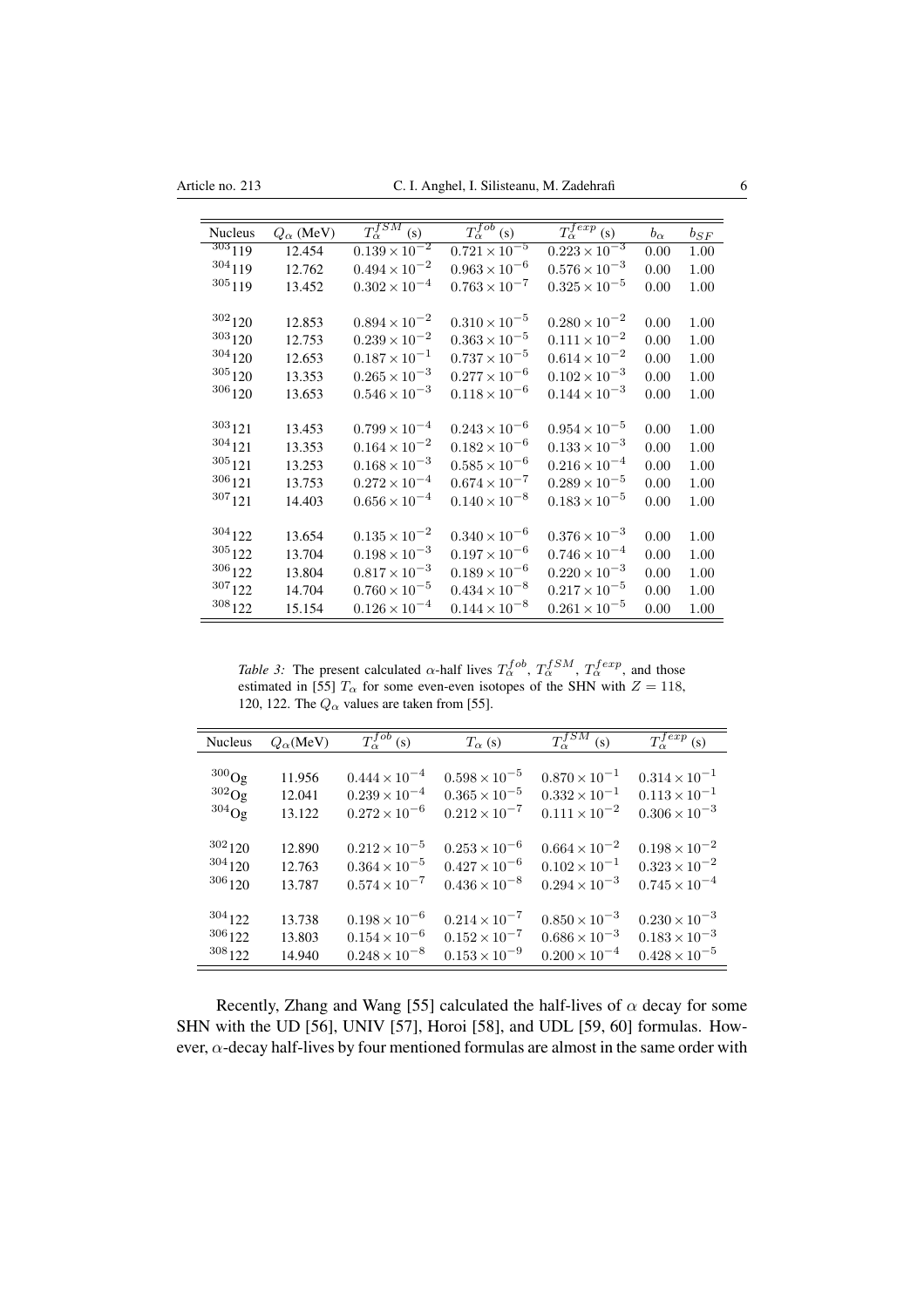"fit one body" formula (calculated by us, without considering the nuclear structure). They also calculated  $\alpha$ -decay half-lives for some even-even isotopes of  $Z = 118, 120$ , and 122 by using the UDL formula. Again, small differences (less than 1 *MeV* ) are observable between  $Q_{\alpha}$  values of Ref. [55] and our study. Half-lives within the UDL formula are in good agreement with the "fit one body"  $\alpha$ -decay half-lives. For example,  $\alpha$ -decay half-lives of <sup>308</sup>122 are  $1.53 \times 10^{-8}$  (*s*) and  $0.144 \times 10^{-8}$  (*s*), using UDL and "one body" models, respectively. Also  $\alpha$ -decay half-lives for some odd-odd and odd-even superheavy nuclei have been calculated in Ref. [61], using six different models: CPPMDN [62], CPPM [63], the Viola-Seaborg-Sobiczewski (VSS) semiempirical relation [64, 65], the universal curve (UNIV) [57, 66], the analytical formula of Royer [67], and the universal decay law (UDL) [59, 60]. In that study (Ref. [61]),  $Q_{\alpha}$  values that were calculated by WS4 [68] and WS3 [69] mass tables are quite similar to our results. Moreover,  $\alpha$ -decay half-lives by those six models are of the same order of magnitude with our results by "one body" model. The decay modes and half lives of all the even Z isotopes of SHN within the extended range  $Z = 104 - 136$  have been predicted by using the the shell effect-dependent formula [29] and CPPMDN potential. Our predicted  $\alpha$ - half-lives  $T_{\alpha}^{fob}$  for isotopes of elements  $Z = 118, 120,$  and 122 are very close to the ones  $(T_\alpha^{SKP})$  from [29]. However, the values of  $(T_\alpha^{fSM})$  and  $(T_\alpha^{fexp})$  are greater by 2 – 3 orders of magnitude than the values of  $T_{\alpha}^{job}$ . Recently, others nuclear models have been proposed for estimating the rates of  $\alpha$  and SF [70–73].

### 6. ATTEMPTS TO PRODUCE Z=120 ISOTOPES

In [74] the <sup>244</sup>Pu(<sup>58</sup>Fe, xn)<sup>302-xn</sup>120 reaction was studied. No decay chains consistent with fusion-evaporation reaction products <sup>298</sup>*,*299120 were observed during an irradiation with a beam dose of  $0.7 \times 10^{19}$ A330*MeV* <sup>58</sup>Fe projectiles. In [75] the reaction  $54Cr + 248Cm$  was investigated at the velocity filter SHIP at GSI, Darmstadt, with the intention to study production and decay properties of the isotope of element 120: <sup>299</sup>120.

These attempts to form isotopes of the new element <sup>298,299</sup>120 [74] and <sup>299</sup>120 [7] have been unsuccessful. Using the same reaction energies assumed in [75] we get [42] for the decay modes and half-lives of these isotopes:

 $-$  for <sup>298</sup>120,  $Q_{\alpha}$ =12.4 MeV;  $T_{\alpha}^{fSM}$  =0.040 s;  $T_{\alpha}^{fexp}$ =0.013 s;  $T_{\alpha}^{SM}$  = 2.00  $\times$  $10^{-4}$ ;  $b_{\alpha}$ =1.0;  $b_{SF}$ =0.0;

 $-$  for <sup>299</sup>120,  $Q_{\alpha}$ =12.3 MeV;  $T_{\alpha}^{fSM}$  =0.011 s;  $T_{\alpha}^{fexp}$ =0.006 s;  $T_{\alpha}^{SM}$  = 2.34  $\times$  $10^{-3}$ ,  $b_{\alpha}=1.0$ ;  $b_{SF}=0.0$  and [74];

 $-$  for <sup>299</sup>120, Q<sub> $\alpha$ </sub>=13.318 MeV;  $T_{\alpha}^{fSM} = 7.81 \times 10^{-4}$ ;  $T_{\alpha}^{fexp} = 3.30 \times 10^{-4}$  s;  $T_\alpha^{SM} = 2.21 \times 10^{-5}$ ; *b*<sub> $\alpha$ </sub>=0.55; *b*<sub>SF</sub>=0.45.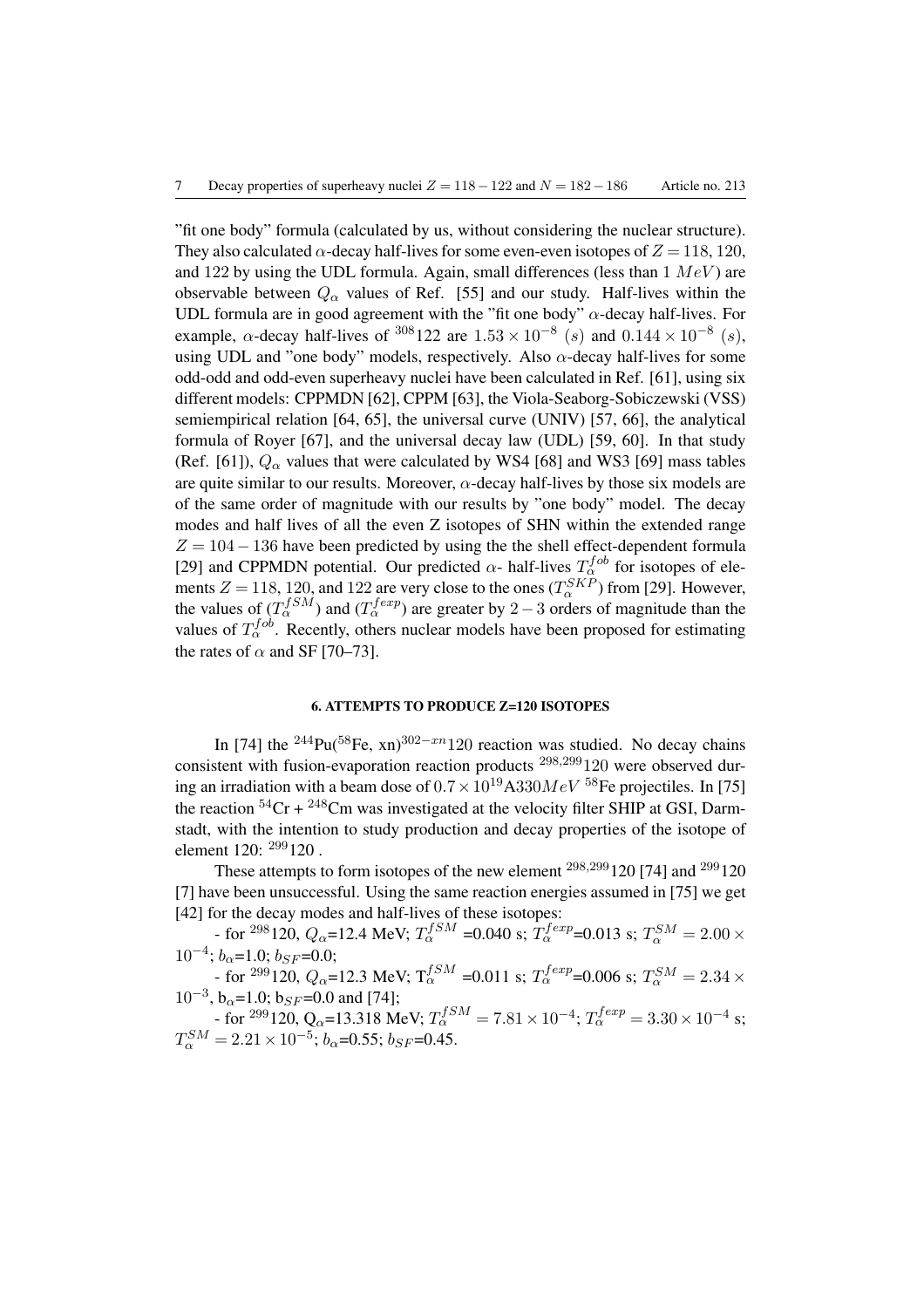Notice that the reaction energies are not measured in Refs. [74, 75], these being only rough model estimates.

### 7. SUMMARY AND CONCLUSIONS

In this article we have investigated the decay modes and half-lives of not yet accessible isotopes of the elements  $Z = 118 - 122$  and  $N = 182 - 186$ . By comparing the  $\alpha$ -half-lives calculated with and without nuclear structure (involving the microscopic "shell-model" and "one-body" resonance formation amplitudes) one may conclude that the effects due to the quantum shell structure, finite sizes of nucleons, and the  $\alpha$ -cluster have a stabilizing role in heaviest nuclei. The stabilization of nuclei is realized only for near - spherical shapes and the double magic shells, since the potential energy surface for elongate shapes of the two touching colliding nuclei becomes repulsive due to the strong Coulomb potential. We have found a remarkable agreement between our results of calculations and other results essentially based on most usual empirical parametrizations. The decay properties of the studied nuclei revealed a significant increase in their stability as they approached the predicted neutron shell  $N = 184$ .

Acknowledgements. The paper is dedicated to the eminent theoretical physicist A. Săndulescu (b.1932-d.2019), which was our friend, colleague, and mentor. This work was supported from Projects Nucleu No. PN 19 06 01 01/2019 and PN-III-P4-ID-PCE-2016-0649/2017. One of us (M.Z) has been supported by the IFIN (HH)-DFT Project for PhD students.

#### **REFERENCES**

- 1. K. Morita *et al.*, Jpn. Phys. Soc. J. 73, 2593 (2004).
- 2. Yu. Ts. Oganessian *et al.*, Phys. Rev. Lett. 83, 3154-3157(1999).
- 3. Yu. Ts. Oganessian *et al.*, Phys. Rev. C 87, 014302(2013).
- 4. Yu. Ts. Oganessian *et al.*, Phys. Rev. C 70, 064609 (2004).
- 5. Yu. Ts. Oganessian *et al.*, Phys. Rev. Lett. 104, 142502 (2010).
- 6. Yu. Ts. Oganessian *et al.*, Phys. Rev. C 74, 044602 (2006).
- 7. S. Hofmann and G. Münzenberg, Rev. Mod. Phys. **72**, 733 (2000).
- 8. Yu. Ts. Oganessian and V. K. Utyonkov, Rep. Prog. Phys. 78, 036301 (2015).
- 9. Yu. Ts. Oganessian and V. K. Utyonkov, Nucl. Phys. A 944, 62-98 (2015).
- 10. Chart of Nuclides, NNDC Brookhaven National Laboratory, sonzogni@bnl.gov.
- 11. I. Silisteanu et al., Rom. J. Phys. **59**, 1173-1192 (2007).
- 12. I. Silisteanu et al., Rom. J. Phys. **53**, 1191-1197 (2008).
- 13. I. Silisteanu, A. I. Budaca, and A.O. Silisteanu, Rom. J. Phys. 55, 1088-1110 (2010).
- 14. A. I. Budaca *et al.*, AIP Conf. Proc. 1304, 344 (2010).
- 15. A. I. Budaca and I. Silisteanu, Rom. Rep. Phys. **63**, 1147-1166 (2011).
- 16. I. Silisteanu and A. I. Budaca, At. Dat. and Nucl. Data Tab. **98**, 1096-1108 (2012).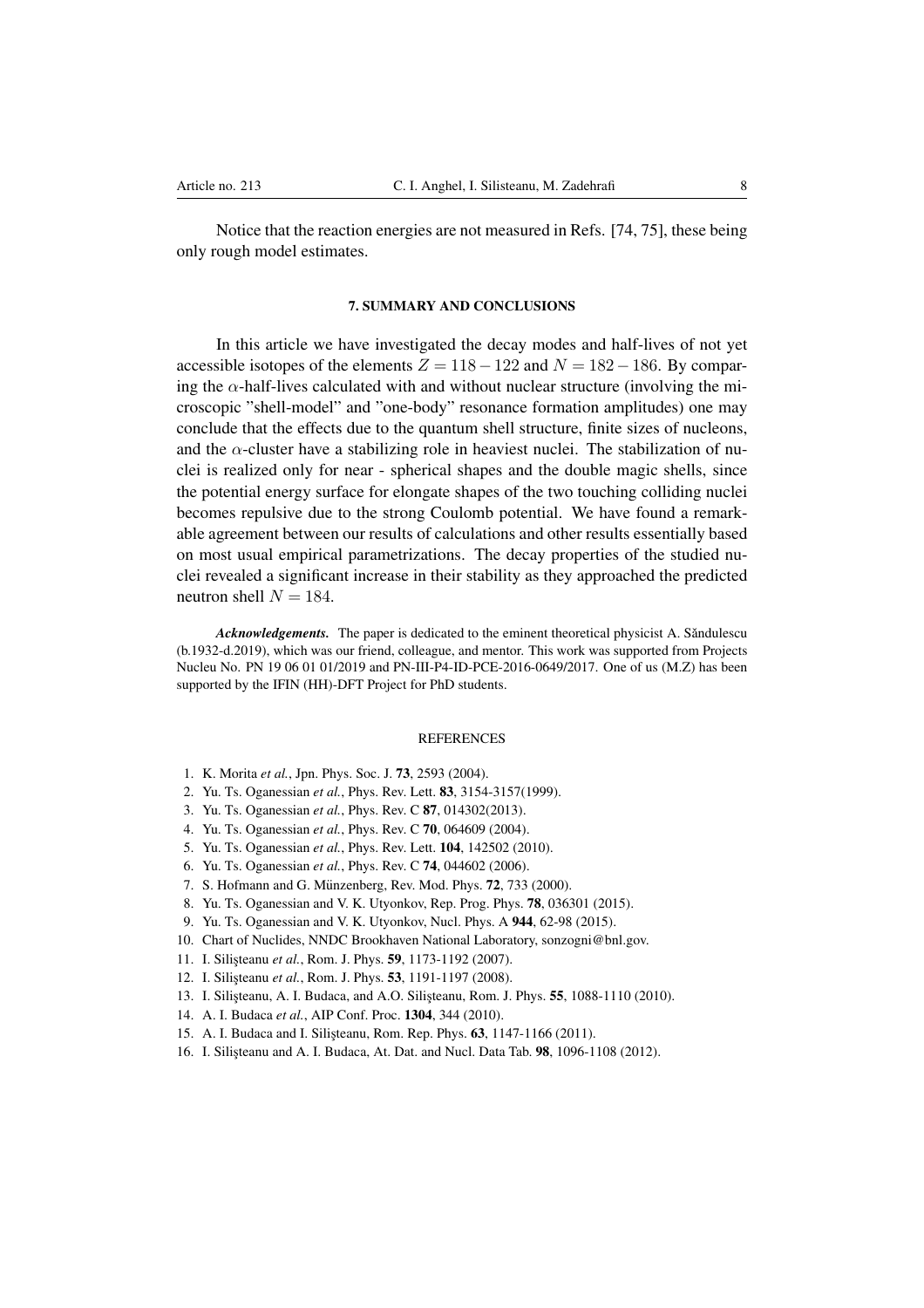- 17. I. Silisteanu and A. I. Budaca, Rom. J. Phys. 57, 493-505 (2012).
- 18. I. Silisteanu and A. I. Budaca, At. Dat. and Nucl. Data Tab. 98, 1096-1108 (2012).
- 19. A. I. Budaca and I. Silisteanu, Phys. Rev. C 88, 044618 (2013).
- 20. I. Silisteanu and A. I. Budaca, Rom. J. Phys. **58**, 1198-1207 (2013).
- 21. I. Silisteanu and C. I. Anghel, Rom. J. Phys. 59, 724-732 (2014).
- 22. I. Silișteanu and C. I. Anghel, Rom. J. Phys. 60, 444-451 (2015).
- 23. A. I. Budaca, R. Budaca, and I. Silisteanu, Nucl. Phys. A 951, 60 (2016).
- 24. I. Silisteanu and C. I. Anghel, EPJ Web of Conferences 107, 07004 (2016).
- 25. A. I. Budaca, I. Silisteanu and C. I. Anghel, Springer Proc. in Phys. 182, 205-206 (2016).
- 26. I. Silișteanu and C. I. Anghel, Rom. J. Phys. 62, 303 (2017).
- 27. C. I. Anghel and A. O. Silisteanu, AIP Conf. Proc. 1796, 020017 (2017).
- 28. C. I. Anghel and I. Silisteanu, Phys. Rev. C 95, 034611 (2017).
- 29. K. P. Santhosh and C. Nithya, At. Dat. and Nucl. Data Tab. 119, 33-98 (2018).
- 30. H. J. Mang, Phys. Rev. 119, 1069 (1960).
- 31. G. Breit, in Encyclopedia of Physics, Vol. XLI, Nuclear Reactions II: Theory, edited by S. Flugge (Springer-Verlag, Berlin, 1959).
- 32. H. Feshbach, Ann. Phys. 5, 357 (1958).
- 33. S. E. Agbemava, A. V. Afanasjev, T. Nakatsukasa, and P. Ring, Phys. Rev. C 92, 054310 (2015).
- 34. A. Sandulescu and I. Silişteanu, Nucl. Phys. A 272, 148-154 (1976).
- 35. I. Silisteanu and M. Ivascu, Journ. Phys. G Nucl. Part. Phys. 15, 1405 (1989).
- 36. V. Ledoux *et al.*, Journ. Comp. and App. Math. 228, 197 (2009).
- 37. Basueb Sahu and Swagatika Bhoi, Phys. Rev. C 93, 044301 (2016).
- 38. Peter Mohr, Phys. Rev. C 95, 011302 (2017).
- 39. Sergei P. Maydanyuk, Peng-Ming Zhang, and Li-Ping Zou, Phys. Rev. C 96, 014602 (2017).
- 40. F. P. Hessberger, Eur. Phys. J. A 53, 75, (2017).
- 41. F. P. Hessberger and D. Ackermann, Eur. Phys. J. A 53, 123, (2017).
- 42. A. O. Silişteanu, C. I. Anghel, and I. Silişteanu, Rom. J. Phys. 63, 302 (2018).
- 43. N. Wang, M. Liu, X. Wu, and J. Meng, Phys. Rev. C 93, 014302 (2016).
- 44. T. L. Zhao and X. J. Bao, Phys. Rev. C 98, 064307 (2018).
- 45. I. Angeli and K. P. Marinova, At. Data and Nucl. Data Tabl. 99, 69-95 (2013).
- 46. Y. Qian and Z. Ren, J. Phys. G: Nucl. Part. Phys. 45, 085103 (2018).
- 47. E. Olsen and W. Nazarewicz, Phys. Rev. C 99, 014317 (2019).
- 48. S. A. Giuliani, Z. Matheson, W. Nazarewicz, and E. Olsen, Rev. Mod. Phys. 91, 011001 (2019).
- 49. Z. Majka *et al.*, Acta Phys. Pol. B 49, 1801-1811 (2018).
- 50. S. Wuenschel *et al.*, Phys. Rev. C 97, 064602 (2018).
- 51. M. Ismail and A. Adel, Phys. Rev. C 97, 044301 (2018).
- 52. S. S. Hosseini and H. Hassanabadi, Chinese Phys. C 41, 064101 (2017).
- 53. S. S. Hosseini, H. Hassanabadi and S. Zarrinkamar, Int. Journ. of Mod. Phys. E-Nucl. Phys. 26, 1750024 (2017).
- 54. T. Yarman *et al.*, Eur. Phys. J A 53, 4 (2015).
- 55. Y. L. Zhang and Y. Z. Wang, Phys. Rev. C 97, 014318 (2018).
- 56. N. Dongdong *et al.*, Phys. Rev. C 78, 044310 (2008).
- 57. D. N. Poenaru, R. A. Gherghescu, and W. Greiner, Phys. Rev. C 83, 014601 (2011).
- 58. M. Horoi, J. Phys. G: Nucl. Part. Phys. 30, 945 (2004).
- 59. C. Qi *et al.*, Phys. Lett. 103, 072501 (2009).